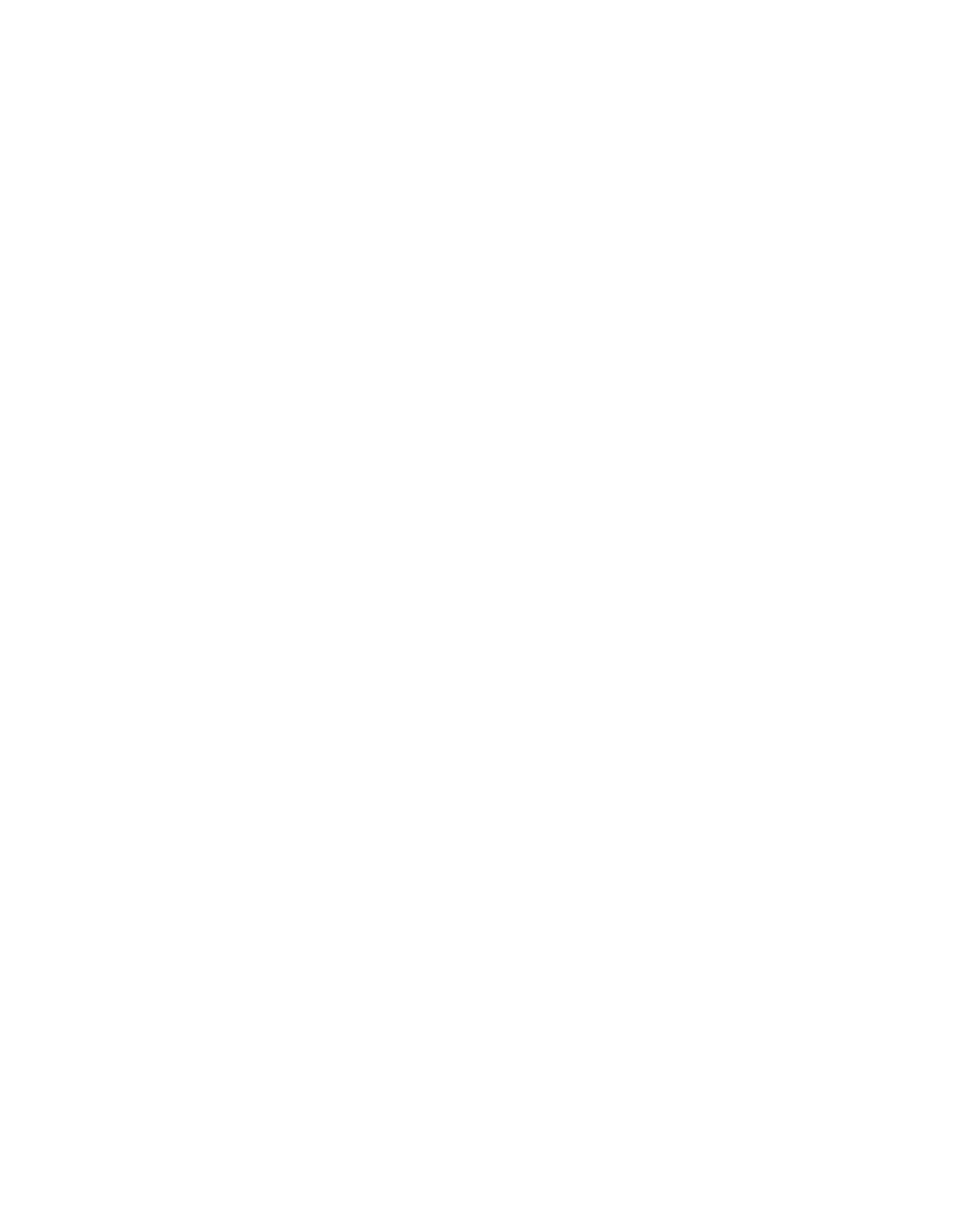## *To be filled out by the Delivery Driver delivering the lift. Upon completion attach to the original contract. Check mark the boxes after inspections are satisfactory completed.*

**ATS # \_\_\_\_\_\_\_ DATE \_\_\_\_\_\_\_ CONTRACT# \_\_\_\_\_\_\_\_\_\_\_\_\_\_\_**

# **Pre-operation Inspection**

 $\Box$  Be sure that the operator's, safety and responsibilities manuals are complete, legible and in the storage container located in the platform.

 $\square$  Be sure that all decals are legible and in place. See Decals section.

 $\Box$  Check for engine oil leaks and proper oil level. Add oil if needed. See Maintenance section.

Check for hydraulic oil leaks and proper oil level. Add oil if needed. See Maintenance section.

Check for engine coolant leaks and proper level of coolant. Add coolant if needed. See Maintenance section.

Check for battery fluid leaks and proper fluid level. Add distilled water if needed. See Maintenance section.

## **Check the following components or areas for damage, improperly installed or missing parts and unauthorized modifications**: Electrical components, wiring and electrical cables

 $\Box$  Hydraulic hoses, fittings, cylinders and manifolds

- $\Box$  Fuel and hydraulic tanks
- $\Box$  <br> Drive and turntable motors and drive hubs
- □ Boom wear pads

 $\Box$  Tires and wheels

- □ Engine and related components
- $\Box$  Limit switches and horn

 $\Box$  Alarms and beacons (if equipped)

□ Nuts, bolts and other fasteners

□ Platform entry mid-rail or gate

## **Check entire machine for:**

 $\Box$  Cracks in welds or structural components  $\Box$  Dents or damage to machine Be sure that all structural and other critical components are present and all associated fasteners and pins are in place and properly tightened.  $\Box$  After you complete your inspection, be sure that all compartment covers are in place and latched.

# **Function Tests At the Ground**

 **The ground controls function properly Test Emergency Stop Test the Machine Functions Test the Tilt Sensor**

## **Function Tests At the Platform Controls**

 **Test Emergency Stop Test the Horn Test the Foot Switch Test Machine Functions Test the Steering Test Drive and Braking Test the Drive Enable System Test Limited Drive Speed**

**INSPECTED BY (signature)\_\_\_\_\_\_\_\_\_\_\_\_\_\_\_\_\_\_\_\_\_\_\_\_\_\_\_ PRINT NAME: \_\_\_\_\_\_\_\_\_\_\_\_\_\_\_\_\_\_\_\_\_\_**

If any of the above items does not pass inspection, do not rent this unit.

*To be filled out by the Yard Person doing the customer hook up or Delivery Driver delivering the lift. Upon completion attach it to the original contract.*